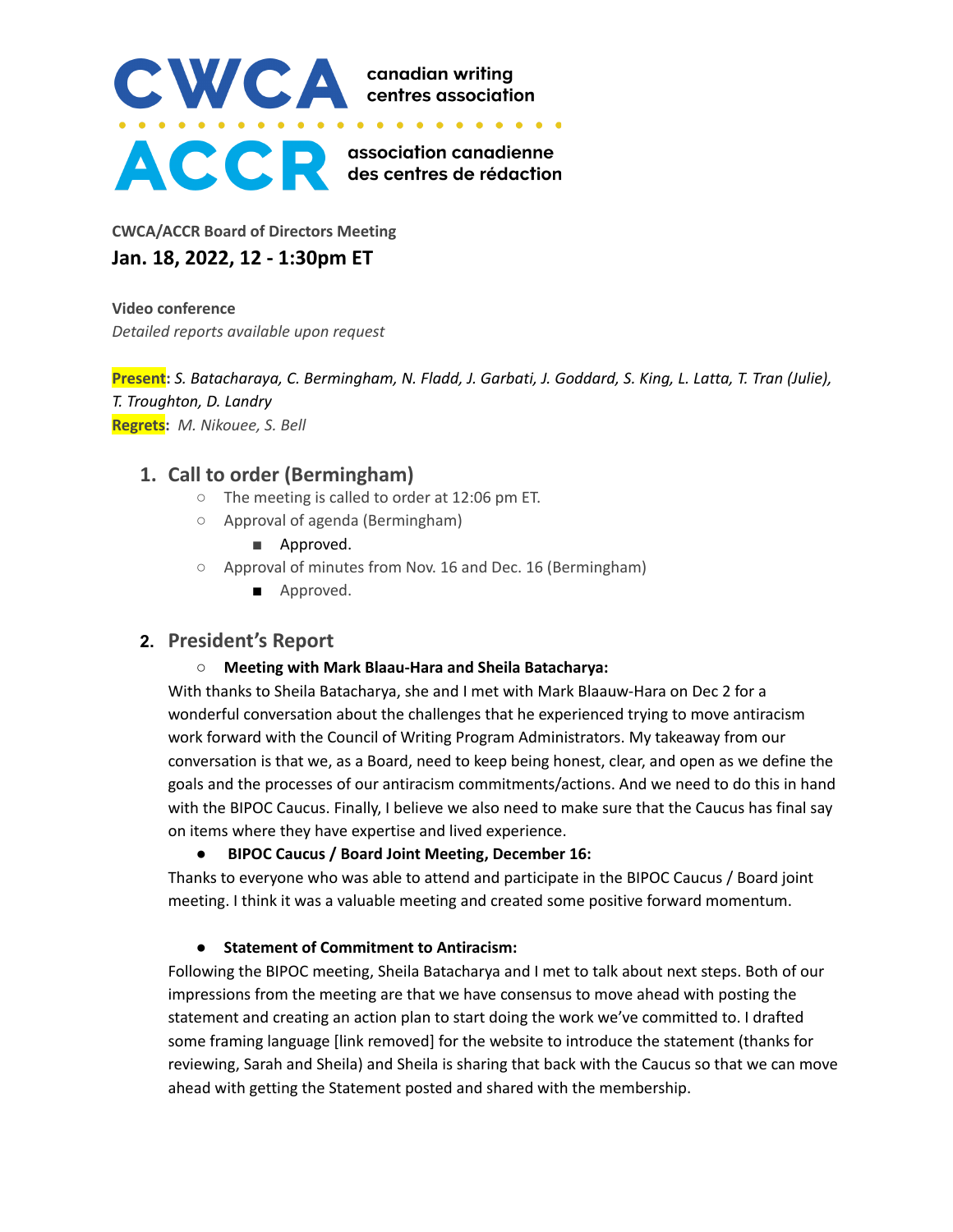# CWCA canadian writing<br>centres association **ACCE** escentres de rédaction

#### **● Strategic Planning:**

Even though it still feels like March 2020 in some ways (with colder weather and greater disillusionment), which is when we paused conversations about strategic planning, it seems like we've all adapted enough to the new normal that we should return to it. It's also important that we're doing this alongside the action plan from the Antiracism Statement. I imagine that the Strategic Plan will identify larger goals connected to the Statement for the next 3-5 years, which may overlap with or extend from the action plan we create. See:

CWCA/ACCR Strategic Planning Proposal 2022 [link removed]

- **Motion**: *be it resolved that the Strategic Planning group be made up of the past president, president, and vice president, as well as 2 members from the BIPOC Caucus*
- Batacharya: the Caucus had no issues with the motion, and appreciated the section re: stakeholders and transparency
- King: question about membership: is there the option for another member of the board to join? Would this be useful, or will this be a place where BIPOC has very strong representation?
- Fladd: there is sometimes a danger in opening up the group to whomever has an opinion! Perhaps there needs to be distinction between consultation and membership
- Garbati: thinks there's value in opening it up to another board member. Suggests more CWCA representation since it's strategic planning for CWCA.
- Bermingham: wanted to keep it small (3-5) for a working group.
- Batacharya: clarification: this committee is setting up the forum/process for an open consultation with the membership to make decisions about the strategic planning; this committee isn't making the decisions themselves.
- King: proposes friendly amendment to motion: "composed of five people, normally the…"
- *B*a*tcharya seconds the motion; all in favour*
- *●* **Motion passes**

**ACTION**: need to have a strategic plan planning group (create plan/processes, timeline, consultations)

# **3. Conference 2022 planning (Batacharya and Tran)**

- **Keynote speakers** have been confirmed & info posted to the website. It was a lot of work to find a second keynote, but after multiple failed attempts, we are ecstatic to have Casey who will introduce culturally sustaining pedagogy to our community as a possible anti-colonial, anti-racist, and language affirming approach to writing centre work.
- **Conference costs** are currently:
- speaker 1: 1300\$
- speaker 2: 1300\$
- online platform : 0\$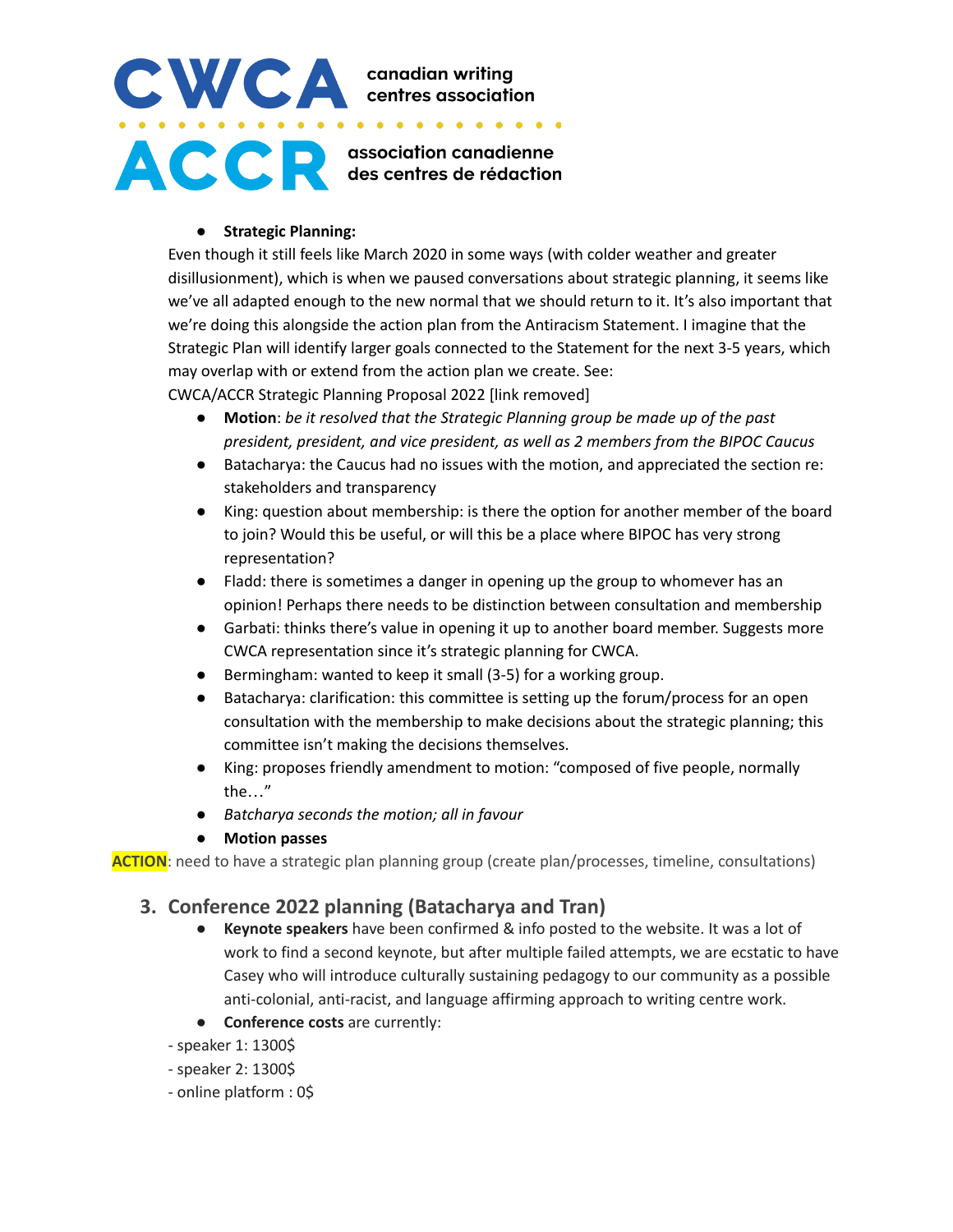# CWCA canadian writing **ACCE** association canadienne

- land acknowledgement (TBD): \$500

- $\bullet$  If we project ~100 attendees paying full fare, we're looking at a conference fee of ~30\$
- Overall, we are anticipating the most affordable conference yet. I'd appreciate the board's advice on how to approximate attendee #s so we can set the conference price without taking on too much institutional risk.
- In other requests, I need a reminder of board members who are interested in helping to coordinate the Pilcrow writing retreat the Saturday following the conference. I will convene a retreat meeting in the coming weeks, followed by calls for proposals…
- Writing Retreat: Bell needs volunteers to help with the retreat following the conference
	- Troughton: one of the forms needs to be fixed so you can select more than one option for areas of expertise
	- Latta: wondering if there is information about the proposal deadline being extended?
	- Fladd: extend invitation to board meetings to Brian Hotson

**ACTION**: please let Bell know if you would like to join the planning committee for the Pilcrow Writing Retreat

Bermingham to email Bell: proposal deadline extended? How to submit an audio file as a proposal? Reviewer form (selecting multiple areas of expertise)? ASL interpreter fee?

- 4. **CWCA/ACCR Anti-Racism statement and BIPOC Caucus**(Bermingham, Nikouee and Batacharya)
- Publish the Anti-racism Statement asap.
- Need to prioritize action items and timelines from the Anti-racism Statement and the Board and Caucus December 16, 2021 meeting.
- Need to have regular communication with the Board.
- All BIPOC Caucus members volunteered to review 2022 conference submissions.
- Caucus members are submitting three proposals for panels at the 2022 Conference.
- We grew by two new members. Expanding caucus members is a priority pass the word!
- Anti-racism resources for the CFP and website (this may require coordination):
	- a. Resource Guide Indigenous Studies for Settler Educators by Grace Webster[:](https://docs.google.com/document/d/1MfvO1cFXHIk0hfWyNRYVZRl0rTIXypEe9O1763NZUjw/edit) [https://docs.google.com/document/d/1MfvO1cFXHIk0hfWyNRYVZRl0rTIXypEe9](https://docs.google.com/document/d/1MfvO1cFXHIk0hfWyNRYVZRl0rTIXypEe9O1763NZUjw/edit) [O1763NZUjw/edit](https://docs.google.com/document/d/1MfvO1cFXHIk0hfWyNRYVZRl0rTIXypEe9O1763NZUjw/edit)
	- b. 2SLGBTQQIA+ Sub-Working Group, MMIWG2SLGBTQQIA+ National Action Plan FINAL REPORT. Written by Percy Lezard, Zoe Prefontaine, Dawn-Marie Cederwall, Corrina Sparrow, Sylvia Maracle, Albert Beck, Albert McLeod, November 13, 2020[.](https://mmiwg2splus-nationalactionplan.ca/wp-content/uploads/2021/06/2SLGBTQQIA-Report-Final.pdf)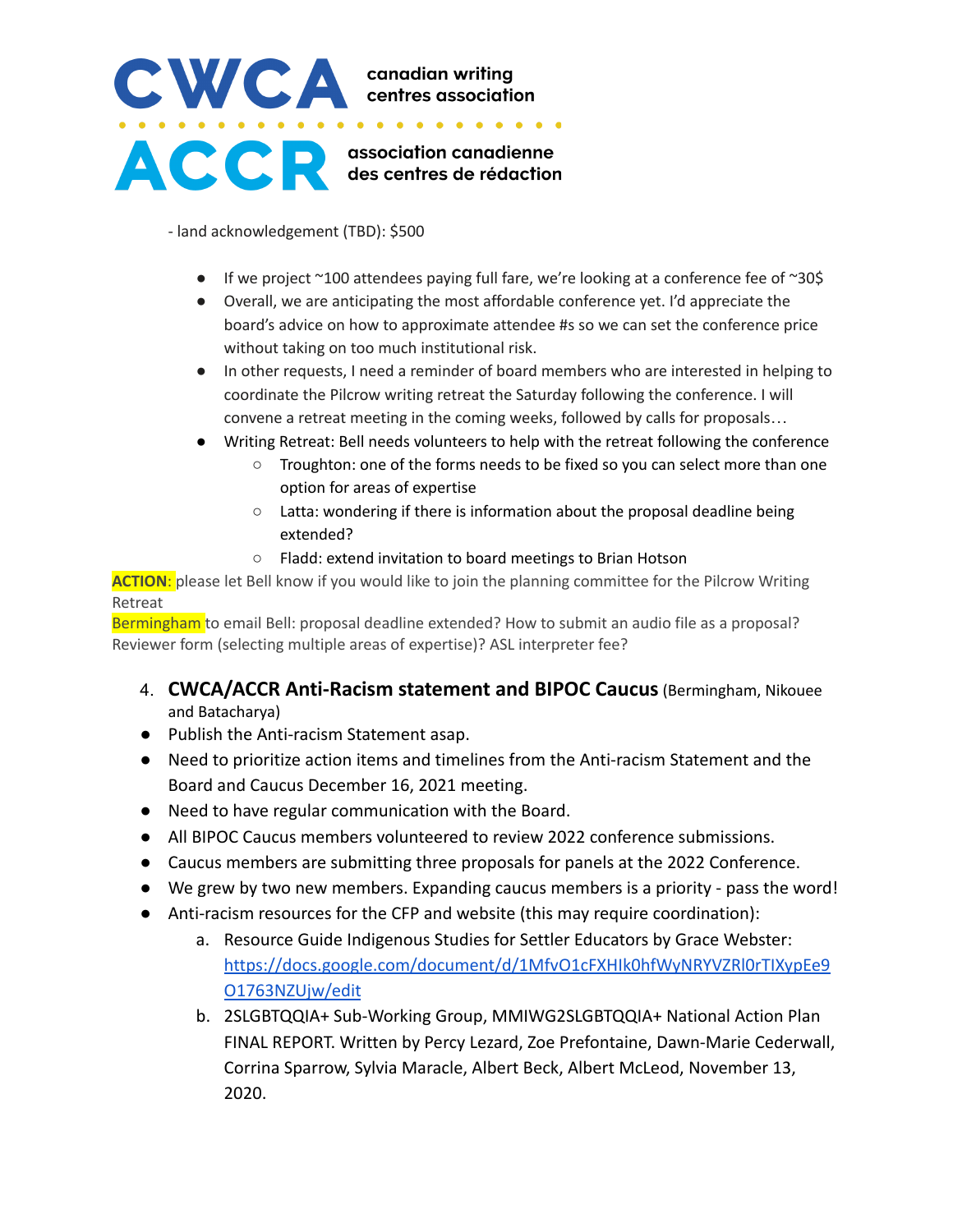

[https://mmiwg2splus-nationalactionplan.ca/wp-content/uploads/2021/06/2SLG](https://mmiwg2splus-nationalactionplan.ca/wp-content/uploads/2021/06/2SLGBTQQIA-Report-Final.pdf) [BTQQIA-Report-Final.pdf](https://mmiwg2splus-nationalactionplan.ca/wp-content/uploads/2021/06/2SLGBTQQIA-Report-Final.pdf)

- c. U of T Anti-Black Racism Task Force: [https://www.provost.utoronto.ca/committees/u-of-t-anti-black-racism-task-force](https://www.provost.utoronto.ca/committees/u-of-t-anti-black-racism-task-force/) [/](https://www.provost.utoronto.ca/committees/u-of-t-anti-black-racism-task-force/)
- d. [U](https://people.utoronto.ca/inclusion/anti-racism-strategic-tables/anti-black-racism-task-force/) of T Anti-Black Racism Task Force Final Report: [https://people.utoronto.ca/inclusion/anti-racism-strategic-tables/anti-black-racis](https://people.utoronto.ca/inclusion/anti-racism-strategic-tables/anti-black-racism-task-force/) [m-task-force/](https://people.utoronto.ca/inclusion/anti-racism-strategic-tables/anti-black-racism-task-force/)
- e. Islamophobia in Canada Report. Noor Cultural Centre[.](https://noorculturalcentre.ca/wp-content/uploads/2018/01/Islamophobia-in-Canada-2017.pdf) [https://noorculturalcentre.ca/wp-content/uploads/2018/01/Islamophobia-in-Ca](https://noorculturalcentre.ca/wp-content/uploads/2018/01/Islamophobia-in-Canada-2017.pdf) [nada-2017.pdf](https://noorculturalcentre.ca/wp-content/uploads/2018/01/Islamophobia-in-Canada-2017.pdf)
- f. CWCA/ACCR Anti-Racism Statement
- g. [Sheila Carter-Tod](https://compstudiesjournal.com/2021/03/29/rhetorics-a-broader-definition/) Rhetoric(s): A broader definition.
- h. [Lamar L. Johnson](https://ncte.org/rsvp-member-gathering/) [Where do we go from here?](https://www.jstor.org/stable/26802726?seq=1#metadata_info_tab_contents)
- i. [Critical Race English Education \(2018\).](https://www.jstor.org/stable/26802726?seq=1#metadata_info_tab_contents)
- Bermingham: need to think about the commitments from the statement (proposal writing workshop)
- Latta: do you want the resources added to the CFP?
- Batacharya: I don't think we're ready for this
- Bermingham: can commit to statement; then we can put together an action timeline
- Batacharya: The next BIPOC Caucus Meeting is on Thursday, February 3 at 5-6 pm EST.

**ACTION:** need to plan workshop/webinar/panel for faculty (writing proposals (committment); King to take lead

Bermingham: send framing language to Latta

# **5. Treasurer's Report (Garbati)**

- Two membership registrations have been received in the last few weeks.
- Can we discuss 2022 conference budget and set registration fees?
- **Conference costs** are currently:
- speaker 1: 1300\$
- speaker 2: 1300\$
- online platform : 0\$
- land acknowledgement (TBD): \$500
	- Bursaries? Gifts? Accessibility fees (ASL interpreter)? Word Press hosting? Summer Reading Circle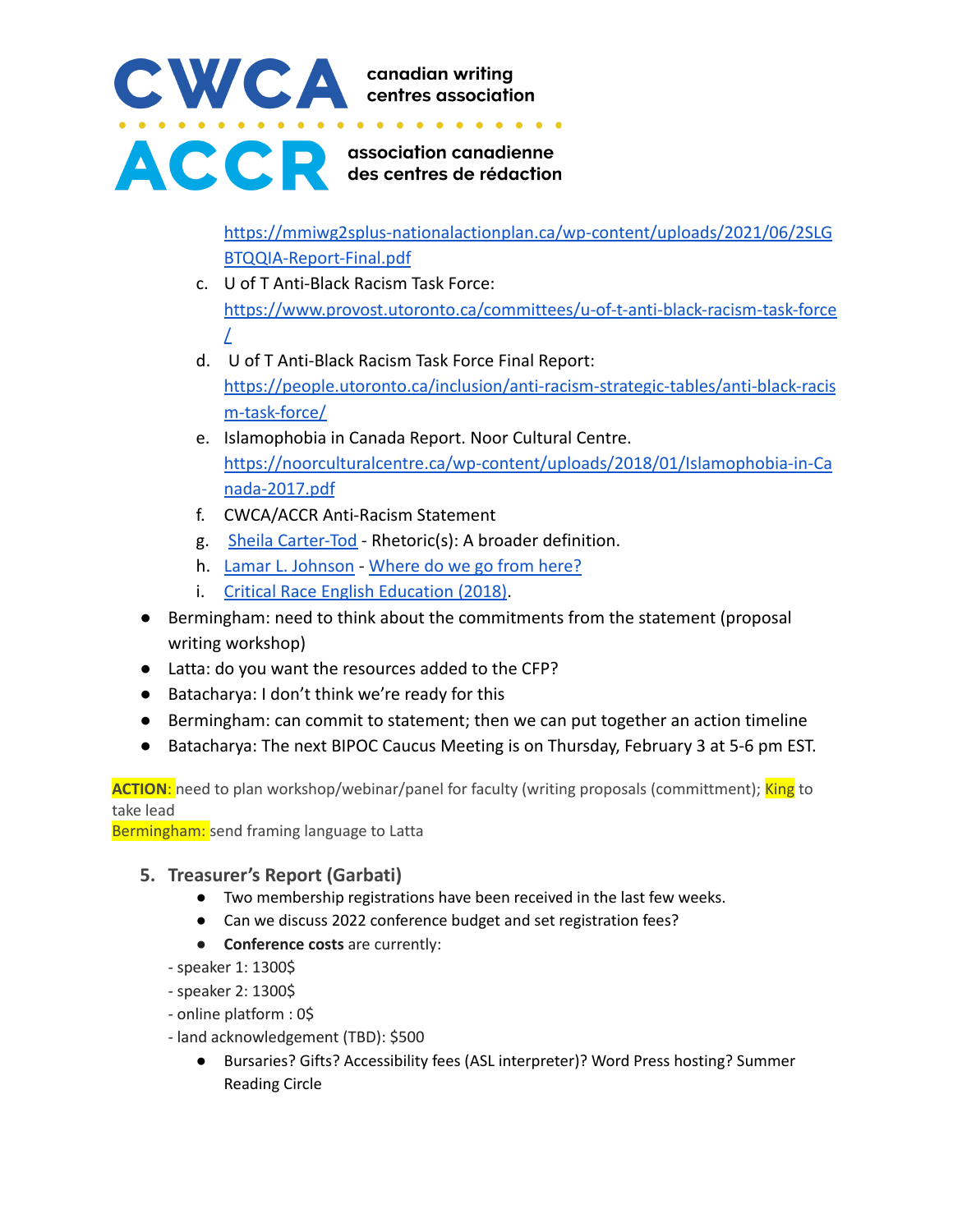# CWCA canadian writing<br>centres association ACCE es centres de rédaction

- Batacharya: how do we allocate student bursaries? Is there an application or outreach process? Can we say that the first 15 student registrations are covered by the bursary? Use up the funds that way (and encourage student membership)?
- Troughton: in favour of offering a childcare bursary
- Fladd: need to have the conversation if this is the combined fee for the conference and membership, or just the conference?
- Latta: in favour of keeping the same fees as last year
- Garbati: we could put BIPOC/Students/Members without institutional funding on one line and charge \$25 - \$50
- Fladd: would like to bring down the fees for those without institutional funding
- Bermingham, Latta, Tran, Batacharya, King, Garbati in favour for the same as last year
- Proposed fees (entire conference will be app. \$11 000)
	- Regular: \$150 or \$175 x 20
	- Early Bird: \$125 or \$150 x 65
	- Student fee: \$25 or \$50 x 20
	- BIPOC: \$0 x 20
	- Members without institutional funding: \$50 x 20
- [link to conference spreadsheet removed]

**ACTION:** Garbati and **Fladd** to collaborate on student bursaries and grant decisions

# **6. CASDW Report (Landry)**

- *●* Call is going out Friday, Jan. 21 (finalizing platform)
- Executive decided not to be part of Congress, but will resume when it goes in-person (planned for 2023)
- Separate and virtual; proposed date is May 30 June 2
- Theme: the shape of writing and discourse studies to come; assessing what we can do re: antiracism and inclusivity
- Using the conference to assess next action steps
- The executive changes this year
- Landry will have more to report after their meeting in January
- The call will be out soon and will be available through CWCA
- Bermingham: collaboration between CASDW and CWCA?
- Batacharya: Writing Associations and Organizational Change: Decolonization and Anti-Racism?
- Landry: likes the idea of collaboration

**ACTION**: Landry to share link to the call for proposals ASAP Board members interested in collaboration to send Bermingham an email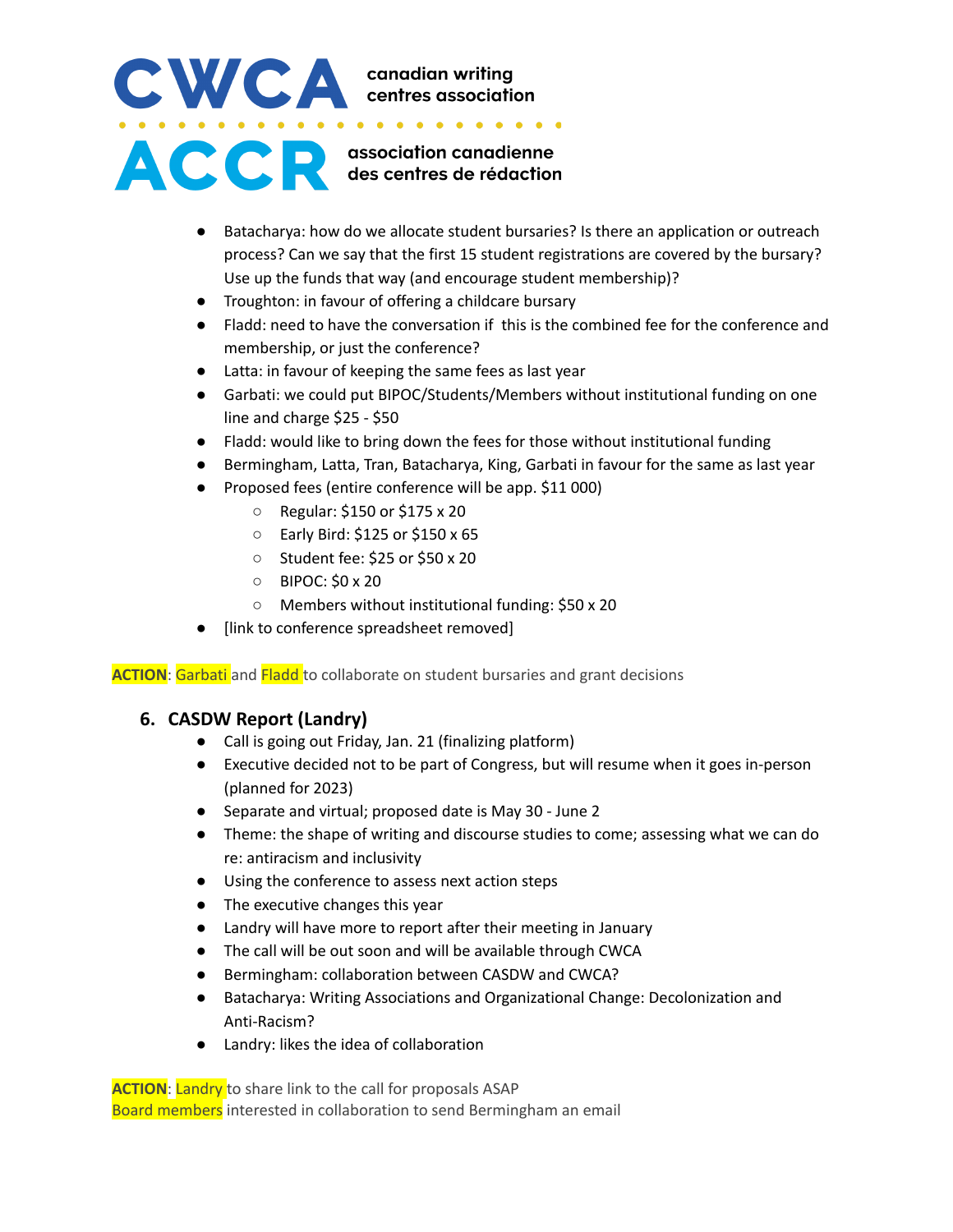

Board members: "Dana" pronounced like "banana"; "Jordana" like "JorDAYNA" :)

# **7. Report from Membership Chair (Fladd)**

○ Nothing to report

**ACTION**: continue being awesome!

# **8. Report from Digital Media Chair and CWCR/RCCR (Latta)**

- **COMPLETED ACTION**: Latta to make BIPOC opportunities and information re: Caucus more accessible on the website
- Added webpage for BIPOC Caucus as its own entry and left a link on the volunteering page; also added a link from the front page
- **PENDING ACTION**: Latta to add the Peer Tutor group to the website
- I didn't add a webpage yet for the Peer Tutor Club; I asked Nadine and Julie to tell me when they have information/text for it
- Completed requests by Julia Lane to add Theresa Bell to signatories for the British Columbia affiliate, and to add new text to their Statement of Commitment to Antiracism
- Working on revising links so they open in the same tab (to resolve an accessibility issue for those using screenreaders)
- Stevie and/or Brian added Keynote Speakers to website, thank you.
- Uploaded PDF of November minutes.
- QUERY: Should the BIPOC Caucus meeting minutes be posted in place of December 16, 2021 minutes? Should I remove Dec 16 2021 meeting from website meeting links or say "cancelled"?
- QUERY: Proposal deadline for conference was January 17 will it be extended? Can I update it?
- PENDING: Waiting for confirmation of submission instructions for those submitting proposals. Had asked Brian and Stevie to confirm accuracy of instructions from the 2020 conference for submitting proposals through the IWCA portal. Brian said they were waiting on the decision from the board on the BIPOC statement/guidelines, and Stevie confirmed that it relates to the blurb on accessibility best practices.
- Following are the submission details from 2020. Can I get confirmation that those are to be included in the Call for Proposals, and of any changes (recognizing it will be CWCA 2022)?:

# **Submission Details**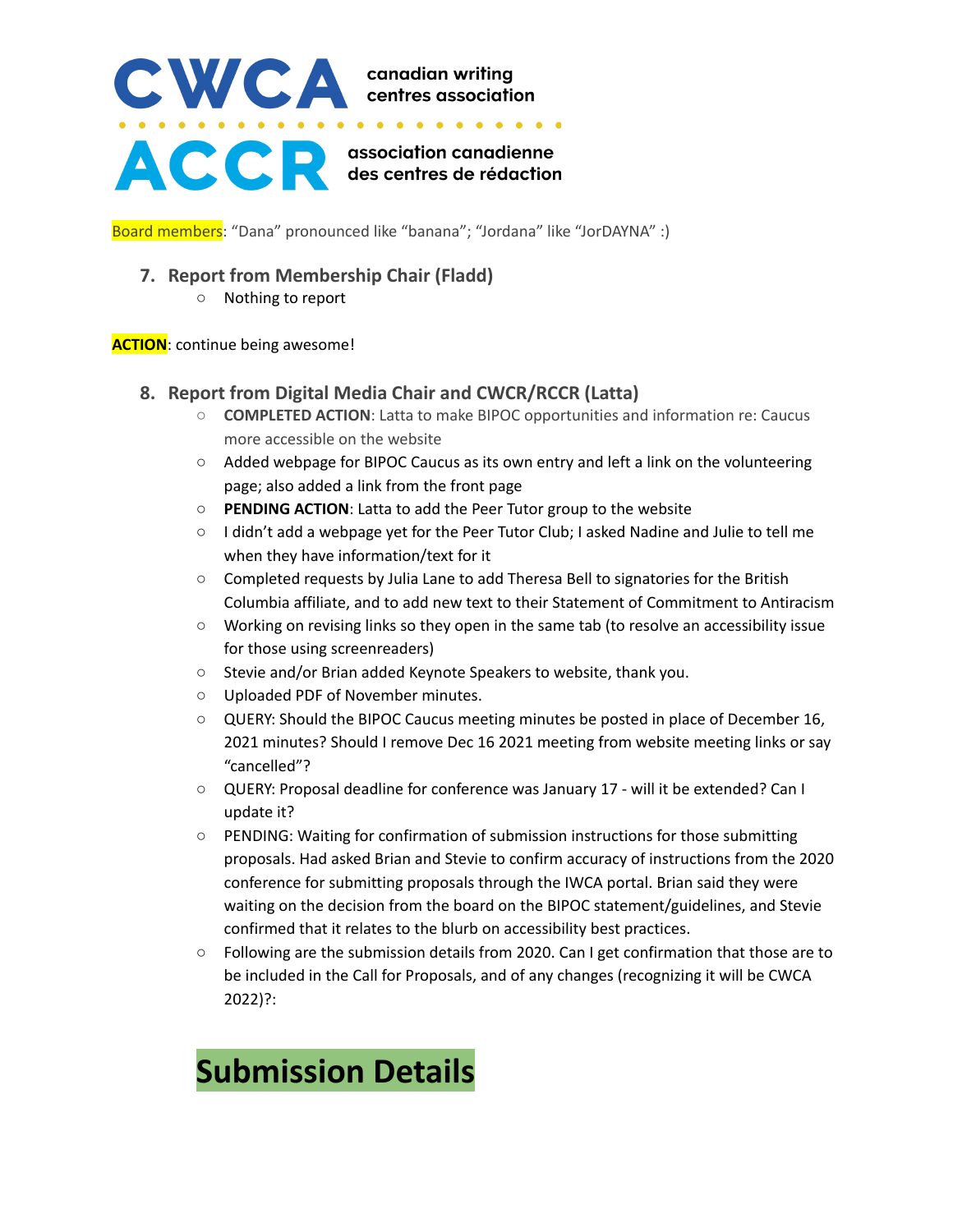# CWCA canadian writing<br>
..................... ACCR association canadienne

CWCA/ACCR is a national affiliate of the International Writing Centers Association (IWCA), and we are using their submission and review portal. You do not need to be a member of IWCA to submit a proposal, and there is no cost associated. Submitting via the IWCA review portal is a two-stage process:

- 1. Login to your IWCA account [\(login here\)](https://www.iwcamembers.org/index.php) or create a new account by providing your name, address, and institutional affiliation (create [an account here](https://www.iwcamembers.org/join.php)).
- 2. Enter the details of your proposal to CWCA 2020.

# Proposal Requirements:

- Detailed description (500 words excluding references unless otherwise noted)
- Abstract (70-100 words)
- Session format rationale

Before submitting your proposal, please give consideration to accessibility and accommodation in creating and delivering your session and all associated materials. Please review these [Accessibility best practices for conferences](https://cwcaaccr.com/wp-content/uploads/2019/11/accessibility-best-practices-for-conferences.pdf).

**ACTION:** Latta to link "Meetings are held monthly" to the "Upcoming" page and list the February BIPOC Caucus meeting

# **9. Student Member-at-Large (Tran)**

○ Nothing to report

**ACTION**: continue being awesome!

### **10. New Business:**

- *● Bermingham to defer the discussion about Meeting procedures to next meeting*
- New meeting times
	- Goddard: due to changing schedules, we'll be changing the days/times of future CWCA/ACCR board meetings

**ACTION: Goddard and Bermingham to set up meeting to review timelines for bylaw changes/AGM information**

**Goddard to send out Doodle poll re: new meeting times**

*Meeting end 1:23pm ET*